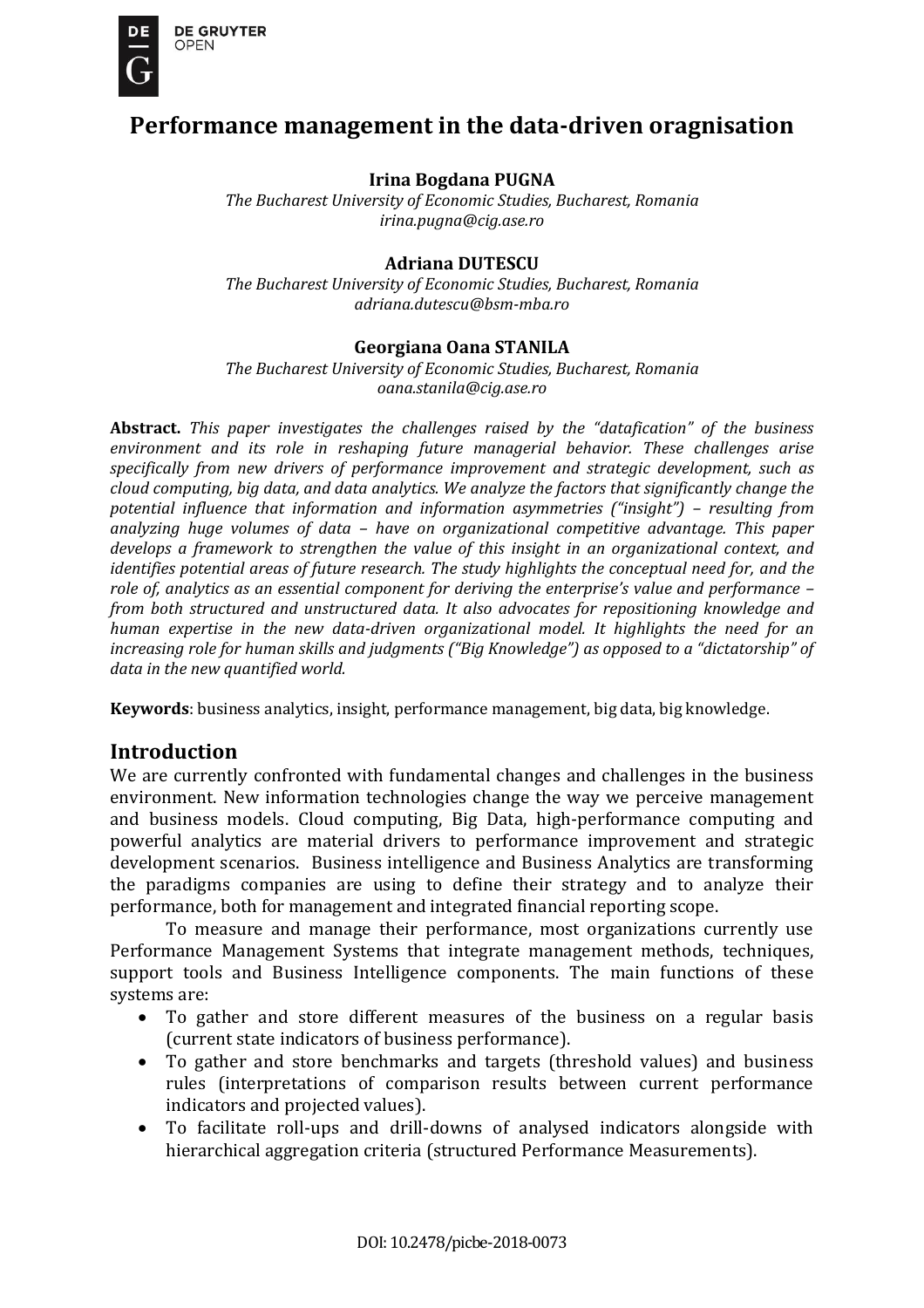To keep the ongoing analysis alert - allowing decision makers to quickly evaluate which business processes are successful, and which need their attention.

The conceptual framework of performance management, conventionally termed **PICBE | 817** Business Performance Information systems were used specially to support decision-making at the strategic level, by balancing various indicators – quantitative and qualitative, lagging and leading – against targeted objectives and industry benchmarks. Business Performance Management (BPM) was developed in the approach described above (Figure 1).



**Figure 1. Business Performance Management (BPM)** Source: Sharda et al. (2015).

The main deliverables of Business Performance Information Systems are reports, scorecards and dashboards. While reports offer an in-depth analysis of a specific metric, scorecards are designed for many different verticals of a business, and they track the progress toward goals with the aim of identifying sensitive areas. The latter, originally developed by Kaplan in 1992, are the common instruments nowadays for the highest level of corporate executive staff (Kaplan, 1992). Dashboards, still often described as scorecards, cascade through the organization's hierarchy through tailored metrics and goals that are directly tied to strategy. They are designed to be used by everyone in the organization that has a role requiring the monitoring, management and analysis of business processes.

|         |  | Strategic          | Tactical                                                                     | Operational          |  |
|---------|--|--------------------|------------------------------------------------------------------------------|----------------------|--|
| Insight |  | What               | When and Where                                                               | Who and How          |  |
| Data    |  | High-level summary | Mid-level summary                                                            | Transactional        |  |
|         |  | m 11 n T           | $\sigma$ $\eta$ $\mu$ $\sigma$<br>$c_{\mathbf{D}}$ $\mathbf{I}$ $\mathbf{A}$ | $\sim$<br>$\sqrt{ }$ |  |

| Table 1. Dashboard types, insight and data |  |  |  |
|--------------------------------------------|--|--|--|
|--------------------------------------------|--|--|--|

Source: Adapted from Table 2: Levels of BI, La Grouw, Gail, "Effective Dashboard Design", p.20, Electrosmart, Auckland, NZ, 2012.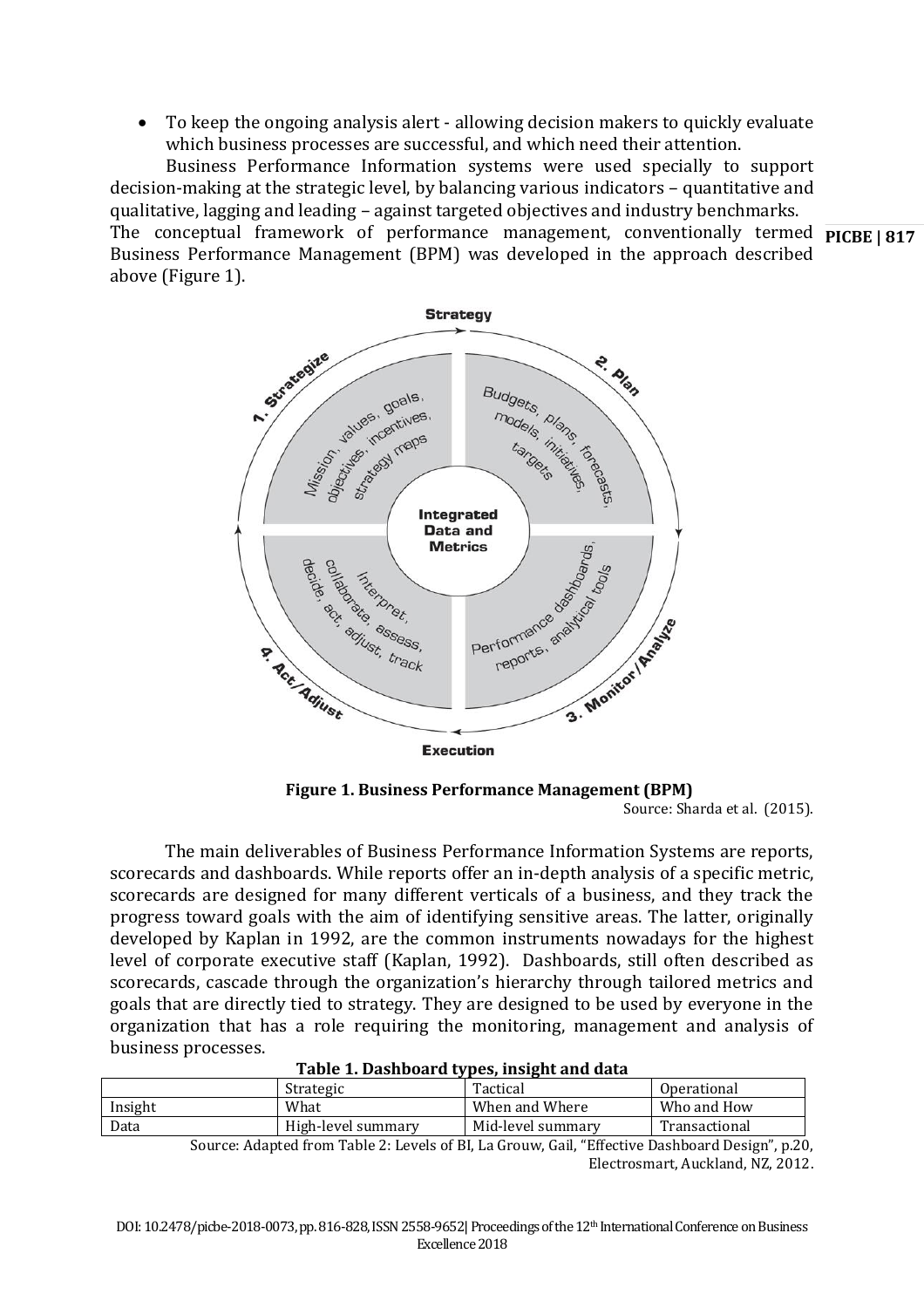As we move into the age of Big Data, analytics is changing the way companies are using sophisticated information technologies to gain insight from their data repositories in order to sustain effective decision making. In the world of big data, virtually every business can be viewed as a big-data problem or initiative.

attempt to respond to pressures of constantly changing markets and their aspiration to **PICBE | 818** This new "data-driven" culture is being rapidly adopted by organizations in their be more socially responsible. They struggle to increase transparency within their operations, to better understand and engage their customers, and to better move towards achieving their strategic vision. One of the most valuable weapons is the "insight" that can be obtained by applying powerful analytics to huge collections of data. It is now the time for firms to engage with the opportunities offered by big data.

This paper investigates the challenges raised by Big Data and Big Analytics for the business environment and that environment's response to this new and relatively unexplored source of value: *the value of insight*. The study will focus on performance management and business reporting areas.

We aim to answer the following questions:

- What is the impact of Big Data and Big Analytics on the way an organization monitors and analyzes its performance?
- What is the role of the cognitive approach experience, intuition, judgment - in an increasingly quantified world? Will the aphorism "*knowledge is power* "be dethroned by the mantra of the modern manager "*In God we trust; all the rest: bring data*"?

We see this paper as continuing our previous research, which has focused on the impact of information technologies on the approaches organizations take to performance management (Dutescu 2011, Dutescu 2013, Dutescu 2014, Pugna 2013, Pugna 2011, Pugna 2009).

We are also interested in these issues from the educational perspective. As the role of managers – their position, functions and responsibilities – change in the Big Data world, so the education we provide them must also be adapted.

This article starts by reviewing the main aspects of business performance management related with the objectives of this research. The *first section* provides an overview of the literature and explores the relevance of data-driven organizational model concepts and practice. The research methodology is presented in the *second section*. The main findings are presented and discussed in the *third section*. Final remarks, together with the limitations of this study and future research actions are provided in our *Conclusions*.

### **Literature review**

Three essentially similar terms are used in the business literature for performance management – Business Performance management (BPM), corporate performance management (CPM), or strategic enterprise management (SEM). The BPM Standards Group (2005), for example, defines BPM as "… *a framework for organizing, automating, and analysing business methodologies, metrics, processes, and systems to drive the overall performance of the enterprise. It helps organizations translate a unified set of objectives into plans, monitor execution, and deliver critical insight to improve financial and operational performance*" (BPM Standards Group, 2005, p. 2).

Business Performance Management (BPM) ties performance metrics to business strategy using a Business Intelligence (BI) platform for automated data exchange, monitor and analysis. Business Intelligence contributes to the development of methods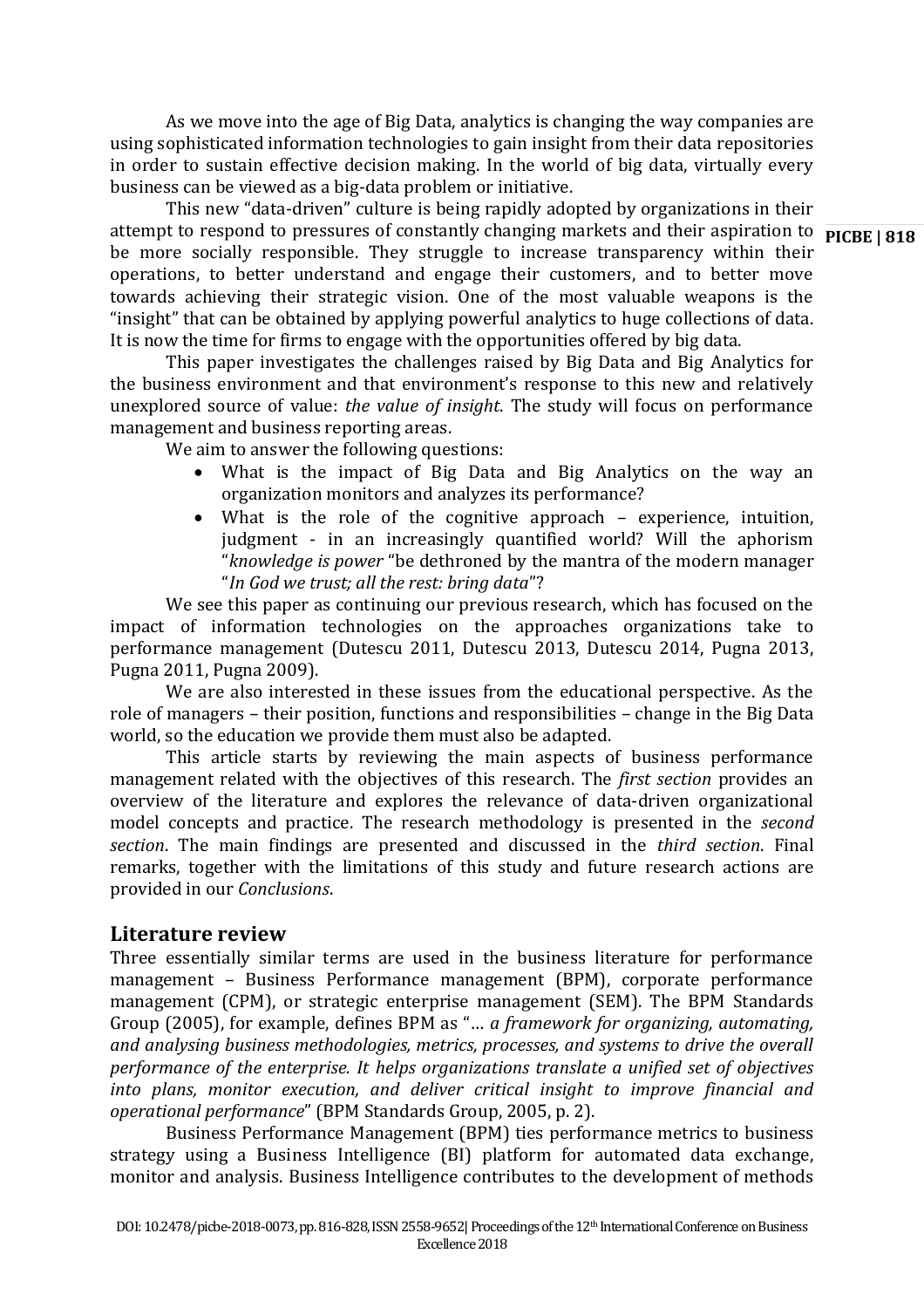change the common frameworks used for managing both their activity and performance. **PICBE | 819** and tools to monitor and manage organizational performance – from the first Executive Information Systems in the 90s, to the more sophisticated Balance Scorecards and Performance Dashboards that we see today. BPM is perceived as being an outgrowth of BI – a framework for information delivery, performance oversight and performance effectiveness. The rise of Big Data brings new challenges for businesses and threat to

The Big Data phenomenon typically describes "… the incredibly large volume of data that is collected, stored and managed" (Raghupaty, 2014, p. 50). Very big collections of data have existed for decades, as a natural consequence of our constant need to measure, record and analyse the world. The idea of exploiting huge collections of data to obtain useful information and knowledge in a particular context of decision making, has always been the focus of Business Intelligence. The key differences that Big Data brings are the "… emergence of the collection and storage of unstructured data primarily from unconventional sources - social media, blogs, sensors, mobile devices, online chats, etc." (Raghupaty, 2014, p.51) and the velocity with which this data is produced. Although sometimes described as digitization (the process of converting analog data into digital format) of massive quantities of data, Big Data relates to a more complex approach. Schonberger and Cukier (2013) define a new concept for this new process which they term "*datafication*". In their opinion, "To datafy a phenomenon is to put it in quantified format so it can be tabulated and analysed" (Schonberger and Cukier ,2013, p. 78). The Big Data phenomenon is not simply a quantitative change but, more significantly, a qualitative change.

Powerful data-driven processes that provide insight (Analytics) associated with Big Data are developing rapidly. Analytics are based on data rather than opinion and are quantitative rather than qualitative techniques. "*The architectures and platforms, methodologies, and tools have also scaled up in granularity and performance to match the demands of big data."* (Ferguson,2012, p. 63).

Business analytics, with its primary goal *to "… provide better insight to businesses and organizations, which allows them to achieve a higher level of performance"* (Stein and Greenland, 2014, p.30), emerge as the next step in decision management. According to Stein and Greenland, "*Analytics should be pervasive within an organization. … It should be used on an ongoing basis to monitor the performance of the organization and to indicate potential problems*" (Stein and Greenland, 2014, p.31). The need for business analytics is constantly growing, as the vast amount of information is forcing companies to use more sophisticated approaches to analyse data and to make better and quicker decisions.

There are some opinions predicting material advantages of integrating Big Data into business performance management, as, for example: a) improving marketing and sales by reaching more insights about customers' preferences, b) better budgets and forecasts and, therefore, more effective decision-making process (Ryan, 2017) c) analytics available for all users at lower costs d) the change of the role, contribution and design of ERP's within company's reporting systems (Marr, 2017).

There is a consistent expectation in the business environment that Big Data may help burst companies' growth, via sales and profits increase (and also cost optimisation), providing also innovation and progress as leading paths.

Decision making based on data and business analytics (the *data-driven decisionmaking approach* - DDD (Brynjolfsson et al, 2011)), is considered to be the new paradigm in decision management.

 This approach, however, is still in its infancy and there are no conventional frameworks for analytics projects or business analytics initiatives. The business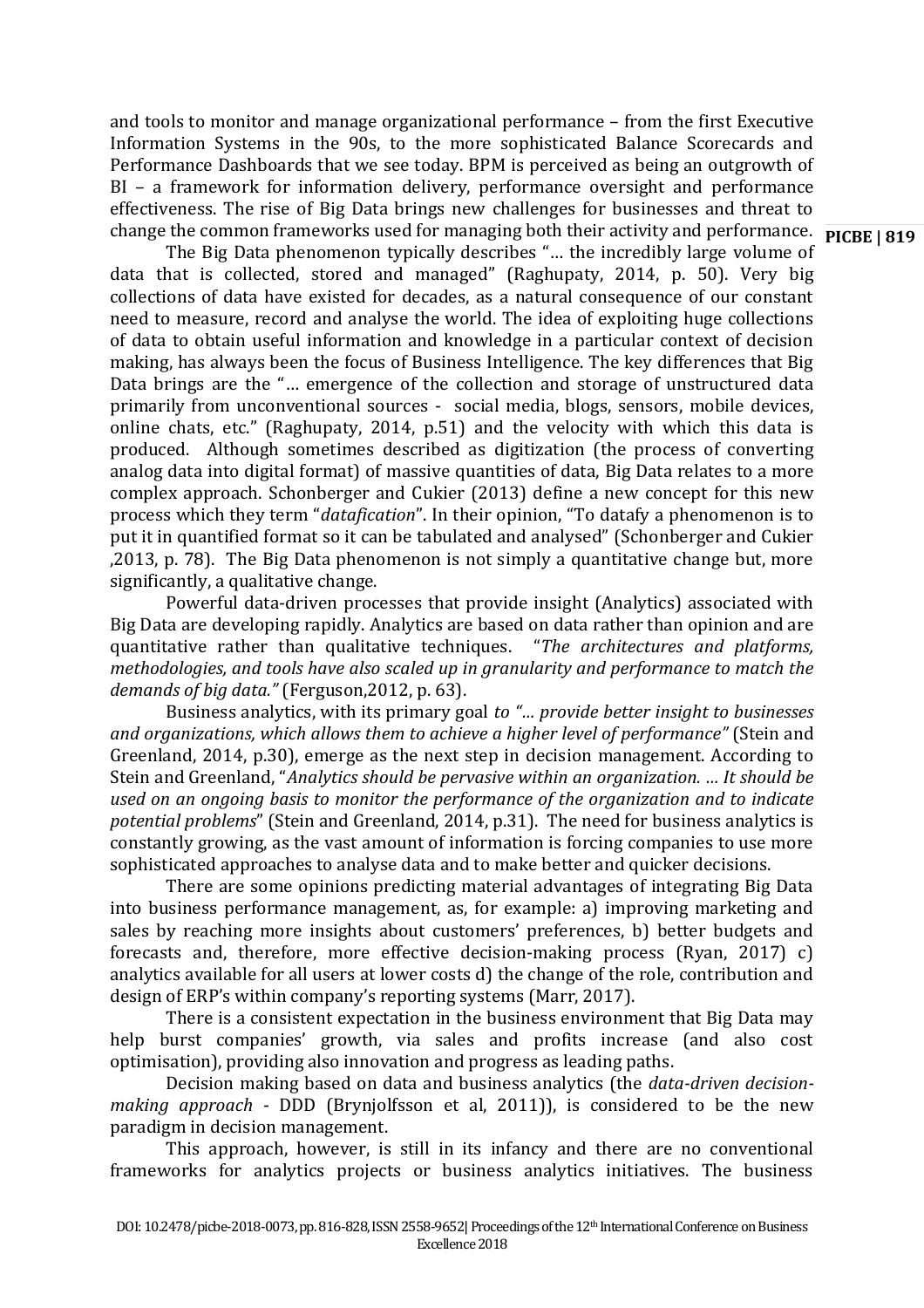making decisions based on experience, people need to be convinced to trust data as well **PICBE | 820** literature does however highlight the pivotal role of Change Management in Business Analytics (Figure 2). From the management perspective, the main issue lies in understanding the value of insight and convincing an organization to change the way it does business. Business Analytics needs a mind shift more than anything else, as novel analytically based insights identify opportunities to do things differently. "Rather than as informed recommendations" (Stubbs, 2014, p.7).



**Figure 2. Analytics and Business Analytics**

Source: Adapted from Stubbs (2014).

Similarly, IT professionals are developing different types of methodologies, tools and architectures to sustain data-driven decision-making processes. The most cited solutions are:

- Complex Event Processing (CEP) refers to "*systems that process or analyse events closer to the creation of those events, prior to storage"* (Kudyba, 2014, p. 39).
- Data streaming management systems architecture, in which queries are constantly being generated as data streams from multiple sources – as opposed to the enterprise data warehouse architecture and its query reports based on historical business data. (Anderson and Hardin, 2014).

The data-driven organizational model, although acknowledged by businesses and intensely addressed by IT professionals, is still searching for its place within the BPM framework, as currently understood, or to radically transform it.

## **Research methodology**

The research method is selected and applied in line with the research objectives. Our research aims to answer the following questions:

> What is the impact of Big Data and Big Analytics on the way an organization monitors and analyzes its performance?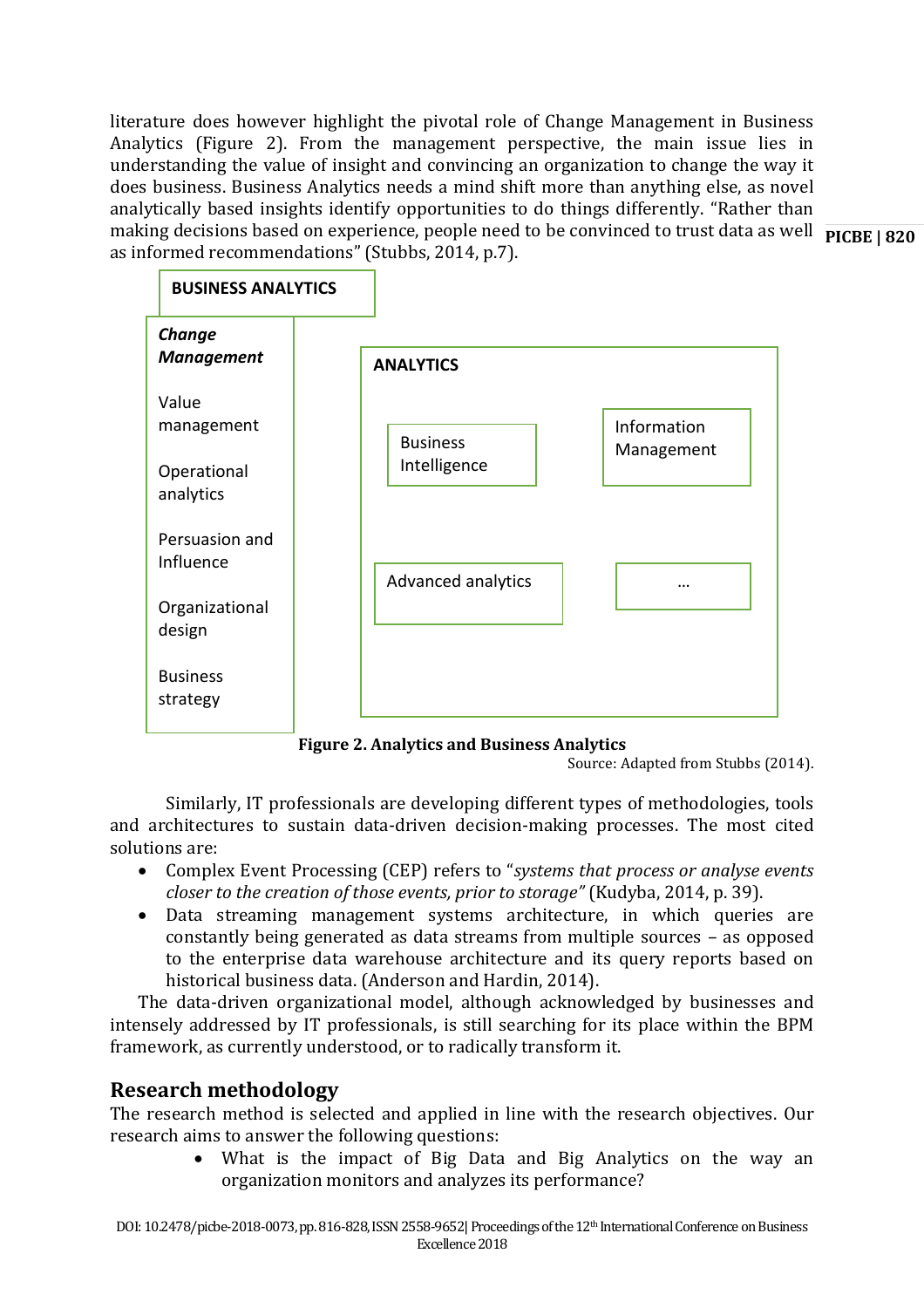What is the role of the cognitive approach – experience, intuition, judgement - in an increasingly quantified world?

The research methodology was based on a **qualitative approach**, emphasizing a descriptive analysis of the recent relevant research on the subject, complemented by a literature survey in the field.

Literature review and content analysis were the main research methods used, PICBE | 821 enabling us to collect the material evidence to prepare the answers to the research questions.

Performance management, compared to financial reporting in terms of format and content, relies more on unstructured and qualitative information. This requires a different approach related to data exploring and aggregation. Business Intelligence technologies and applications integrated in the BPM framework currently serve this outcome. However, these technologies are limited in terms of data gathering, representation and analysis, as they require a structured collection of data (the datawarehouse) as source data. Big Data and its analytics can overcome these limits – the new Business Analytics assume to reveal valuable insights from all types of data in real time. Therefore, Business (Big Data) Analytics offer the opportunity of a new and unexplored field, both in terms of research perspectives and business practices.

Our option for a qualitative approach is motivated mainly by the novelty of the subject under research. It is difficult to test empirically the advantages of organizations that implement a fact-driven decision making in the absence of data

In this article, we also use the results of our previous research related to the subject under discussion – the impact of information technologies on performance management.

We also suggest a framework in which Big Data, Big Analytics and data-driven decision components can be integrated in the standard framework of Business Performance Management.

### **Results and discussions**

Our research focuses on the issues organizations face in their effort to implement a data – driven decision model in the performance management area. It aims to detect the most likely applicable approaches organizations can undertake to effectively manage their performances in an increasingly quantified business environment. Another objective was to grasp the value of knowledge in the new Big Data era.

Our first research question is: *What is the impact of Big Data and Big Analytics on the way an organization monitors and analyzes its performance?*

The big data era imposes additional requirements on the business performance management process. The decision maker must integrate new variables that impact the conceptual layout of the reports and dashboards, supplementing the volume and the currency of data that must be processed.

Organizations often overreact in addressing this big data challenge, by considering too many variables in the strategic equation. Big data doesn't simply demand more variables, but more meaningful variables. Data sources shouldn't be referenced in the absence of a reason, as data can't provide value outside a conceptual need. This involves the quest to better understand a process with the goal of enhancing its efficiency, productivity or profitability.

Therefore, analysts have to use more intensively data sources that may provide descriptive elements of a given process as new varieties of variables evolve. They must also consider whether a process should be monitored in real-time (velocity, volume) in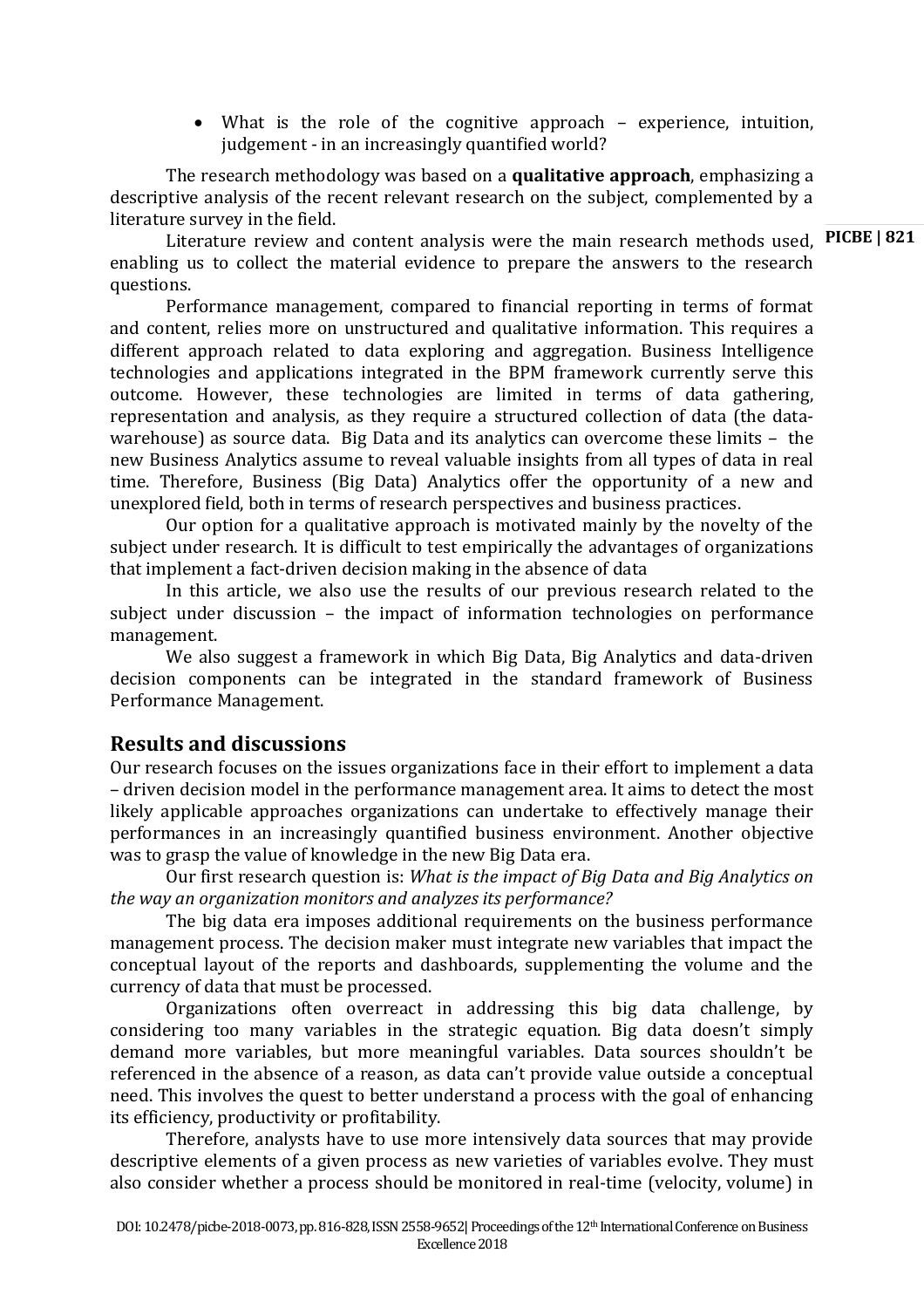order to uncover strategic insights in the information creation and decision-making process.

The era of big data adds intensity to the analytics as an essential component for deriving value, as it adds new dimensions to the equation.

for exploring data. They use information that demands greater context, more extensive **PICBE | 822** Different dashboards, less structured than the other types of dashboards, are considered history, and subtler performance evaluators; more sophisticated display media and interactions with the data. These new analytical dashboards are mainly used for discovery, and the insight that they provide is an explanation of a certain phenomenon described by transactional data.

Analytical dashboards consider only one aspect of big data complexity – being used mainly for discovery, real time updates are not necessarily needed, although recommended.

The high velocity of streaming data resources demands a real–time dashboard visualization of a given process in order to provide users with a quick view of the impact of variables on Key Performance Indicators. This implies the use of real-time and continuous analytics.

IT professionals are struggling to develop new technologies in order to respond to these issues. Most of these new technologies implement powerful analytics capable of processing massive quantities of streaming data. A variety of mostly unstructured data (text, video, images, financial logs, media and web data) is analysed as soon as it materialises, without being cleaned or transformed according to the rules of a particular storage model. This approach is radically different from traditional BI, where the data collected from different sources is transformed before storage in a specific data mart or in a data warehouse. Big Data Analytics are also particular – they use mainly Artificial Intelligence technologies to discover patterns and to predict the future in the absence of an interpretation process. They are based on correlations and not on causalities. As a consequence, one should just consider the solution that they provide without questioning or trying to understand it. In other words, their user should simply trust the data without questioning it, even when their intuition contradicts it.

All these considerations make the new data-driven decision-making approach quite eccentric for companies. Moreover, the professionals that are needed for Big Data and Big Data Analytics are not easy to find or, if available, extremely expensive. There is a lack of data scientists and curiously, there is no sign that this situation will change, as there are currently few university programs offering a relevant qualification (Chen and Chiang,2012). In addition to technical competence, data scientists also need to be sufficiently familiar with the specific features of their organisations, in order to deliver maximum value to the executive.

As a consequence, most companies, although acknowledging the need to implement a data–driven organizational model, are still waiting for a more feasible and more widely accepted solution, and a more favourable human resource context. They are currently left *Data Rich* but *Insight Poor*.

Big Data and the value of the insight it can provide, however, can't be ignored. In our opinion, Big Data shouldn't be treated separately from the more traditional form of analytics. We propose a gradual approach rather than a more radical one, in which different data-driven performance management components are integrated in the classical BPM framework.

One possible approach is to integrate complex event processing (CEP) within traditional analytics, where data is stored before it is analysed. This type of analytics is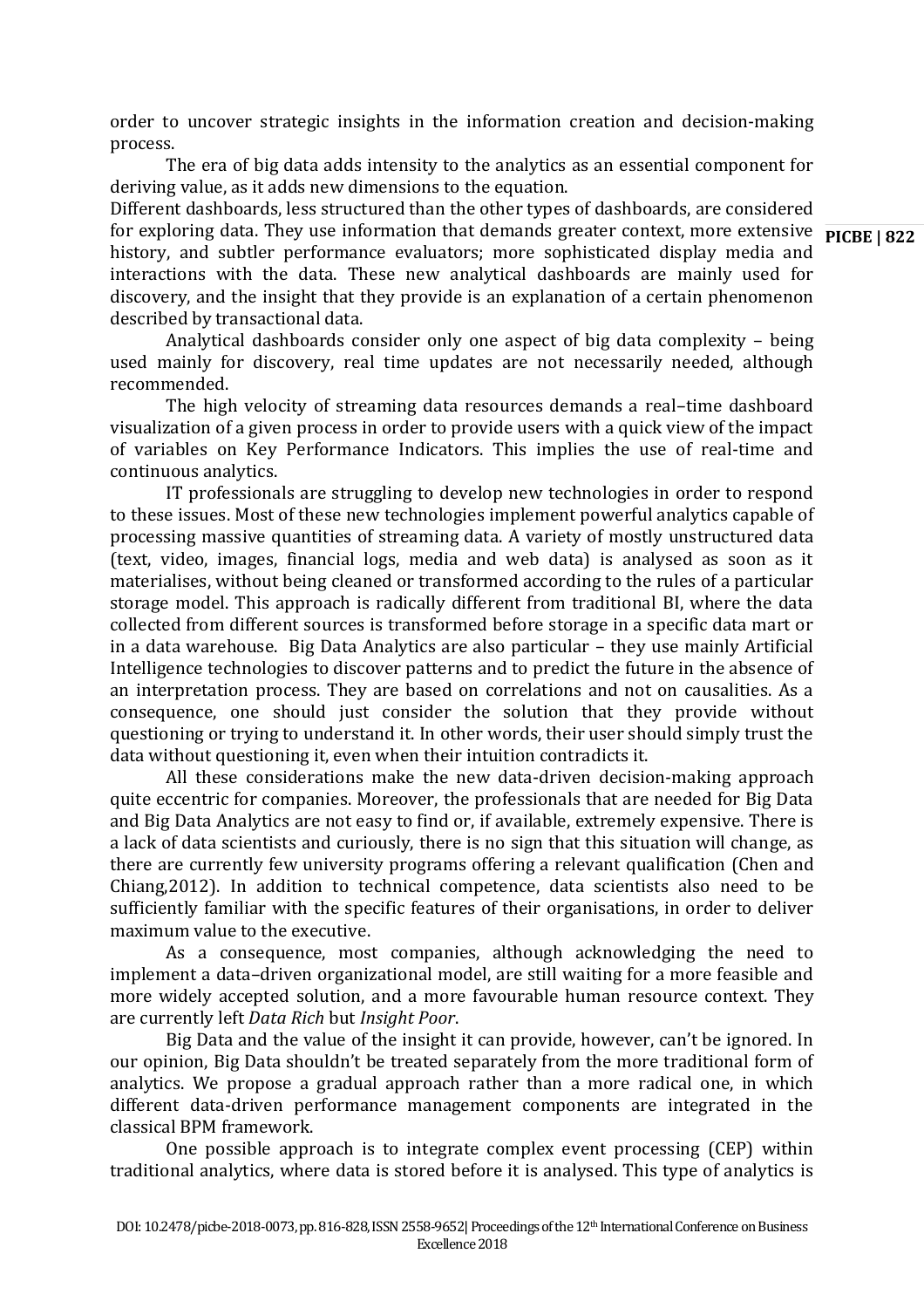done as a front end to historical analysis in order to aggregate raw data before storing it for further analysis. This combination of complex event processing and front-ending historical analysis can be a very influential, multistage approach to the analysis of data and hence acting on intelligence sooner than is otherwise possible.



**Figure 3. Complex Event Processing and front-ending historical analysis** Source: Adapted from Figure 2.13 Hybrid multistage analytics, Kudyba, S. "Information creation through analytics", Big Data, Mining and Analytics, Taylor and Francis Group, USA, 2014

We are proposing a general framework for performance management that is developed on the basis of the existing BPM architecture (BPM Standards Group 2005). This framework integrates modules for Big Data real-time and continuous analysis into a hybrid capability within the organization. (Figure 4). Our intention is to further refine this model in order to explore its viability in a range of business contexts, in our future research.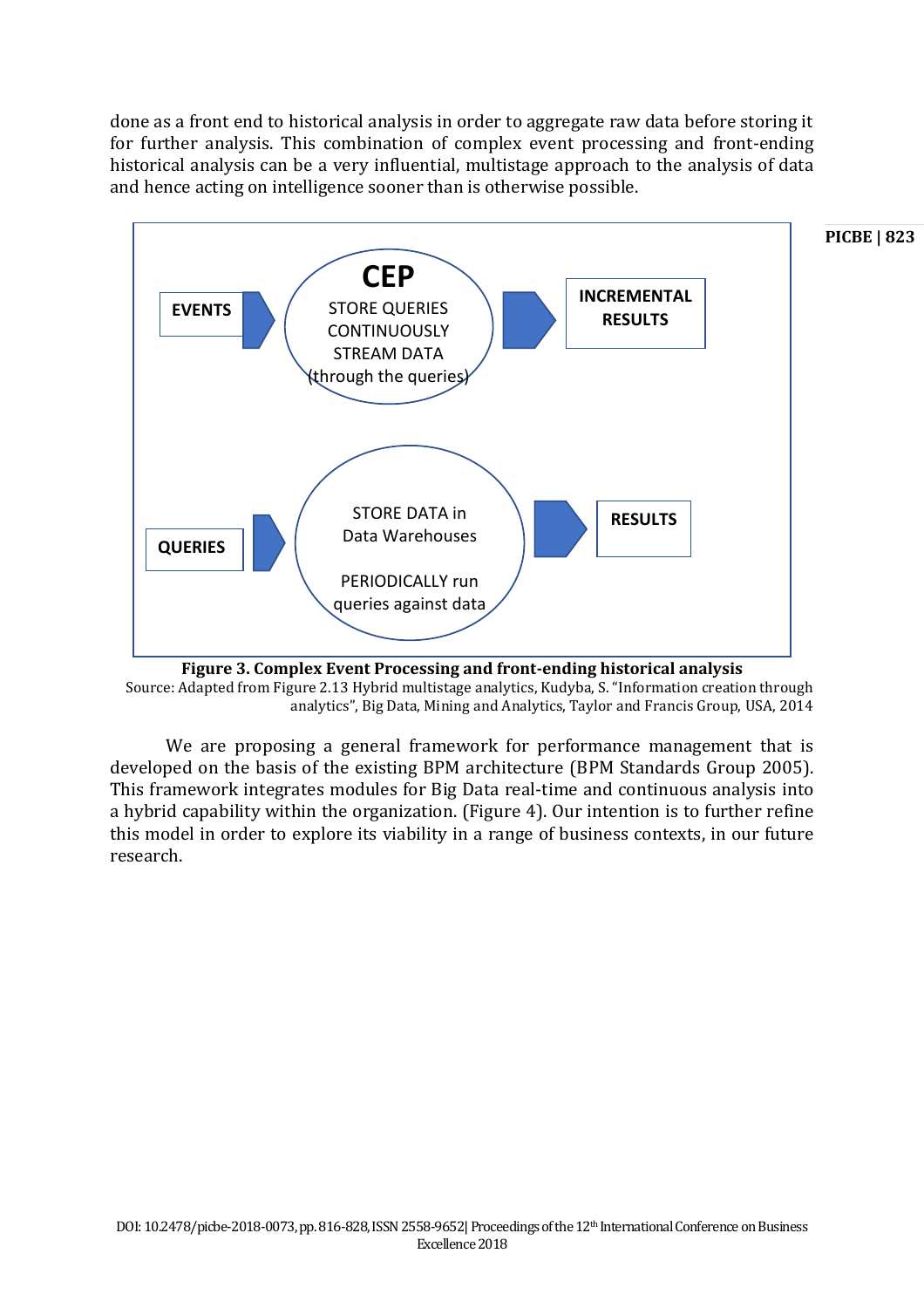

Source: Author's own research – an extension covering Big Data Sources, Analytics and Insight of BPM  $\frac{1}{10}$  standard framework (2005).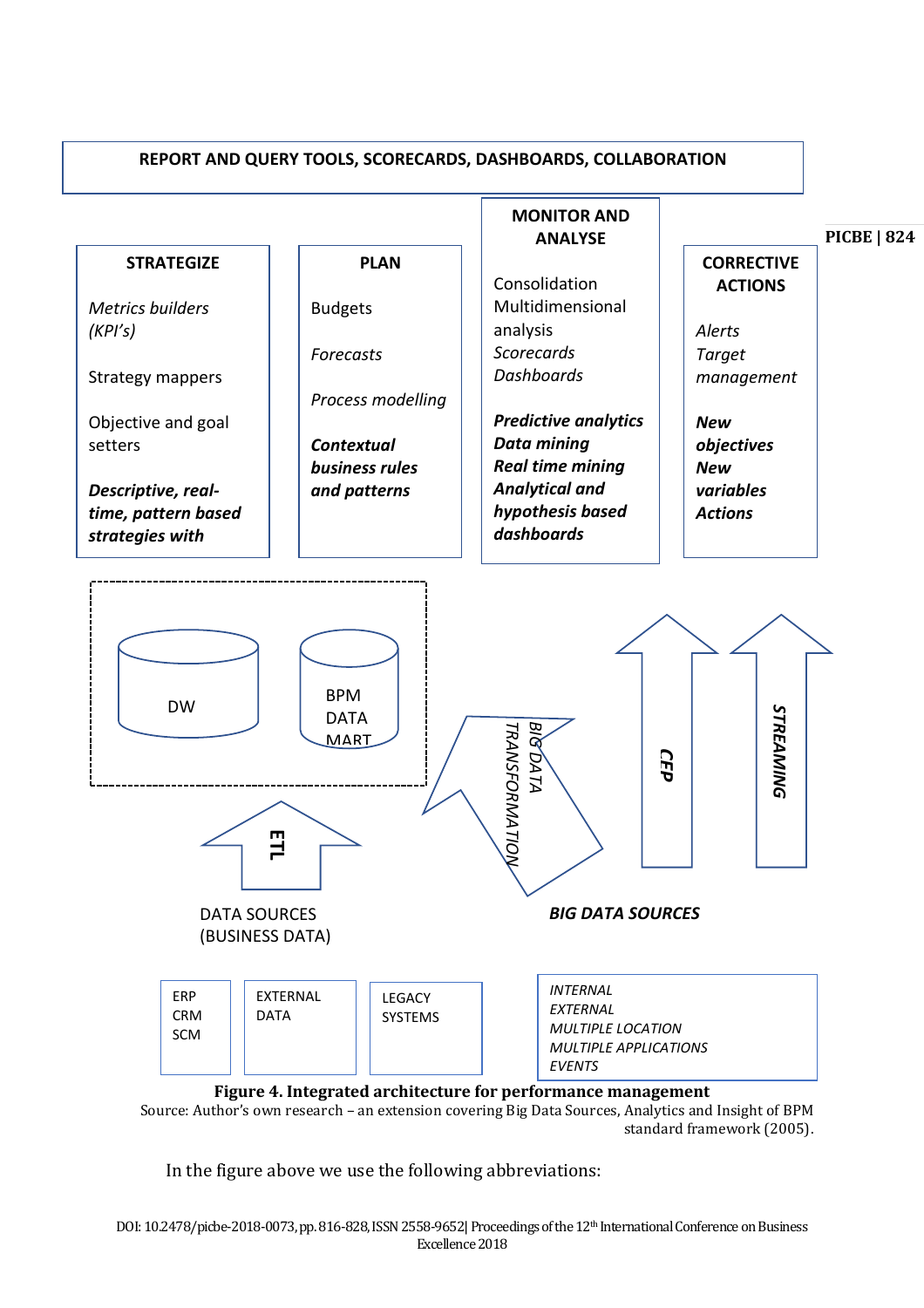ERP – Enterprise Resource Management System SCM – Supply Chain Management System CRM – Customer Relationship Management System ETL - Extract, Transform and Load DW – Data Warehouse CEP – Complex Event Processing

**PICBE | 825**

In this framework, we suggest a unified data architecture (business data extracted from different information systems and big data). This unified data can be further explored by traditional (Business Intelligence Analytics) and Big Data Analytics.

In the figure above, the novel components are highlighted in bold italics, while the current ones (that will be however influenced by the new approach) are highlighted in italics. For example, in defining the performance metrics, the user will have access to new types of insight revealed by previously unexplored data.

Our second research question is: *What is the role of the cognitive approach – experience, intuition, judgement - in an increasingly quantified world?*

In the world of Big Data, the role of human judgment, intuition and expertise is repositioned. Analytics are more quantitative than qualitative and are based on data rather than on opinion. Thus, business analysts must rely on the results they provide, without questioning them. The application of analytics has proven to be superior to decision making that relies solely on the intuition and experience of executives. However, if the meaning of the results of the analytics can't be delivered in a coherent way, then the value of those results will be difficult to assess.

The use of performance and executive dashboards for visualising KPIs has, undoubtedly, a clarifying role. Nevertheless, the business analyst must have a comprehensive understanding of the organization in order to communicate effectively to the management.

We are supporters of data decision making, but we strongly believe that intuition-based decision making should also be applied to understand and interpret the results. The concept of "knowledge" shouldn't be dethroned in the Big Data era, but needs to be reinforced as "Big Knowledge", as its role increases with the complexity of our world. We need knowledge to make sense of the solutions provided by analytics, to address the right data, and also to define the conceptual need for the analytics themselves.

One threat in a Big Data world is that we may be tempted to apply analytics to all available data, and this can lead to misleading answers. Using the right data in a particular context is crucial for obtaining a valuable insight but, when faced with larger and larger quantities of data, its identification becomes increasingly difficult.

Above all, today's managers need to know what to ask, and not necessarily how to solve their problems – that is the role of analytics! They also need to be flexible enough to trust data and to take full advantage of the insight it provides.

However, they should question the sense underlying the mantra of the modern manager: "*In God we trust; all the rest: bring data*" and be aware of both the limits of data (Garbage In, Garbage Out) and the danger of a "dictatorship of data".

### **Conclusions**

This article has attempted to explore challenges raised by the "*datafication*" of the business environment and its role in reshaping future managerial behavior. We focused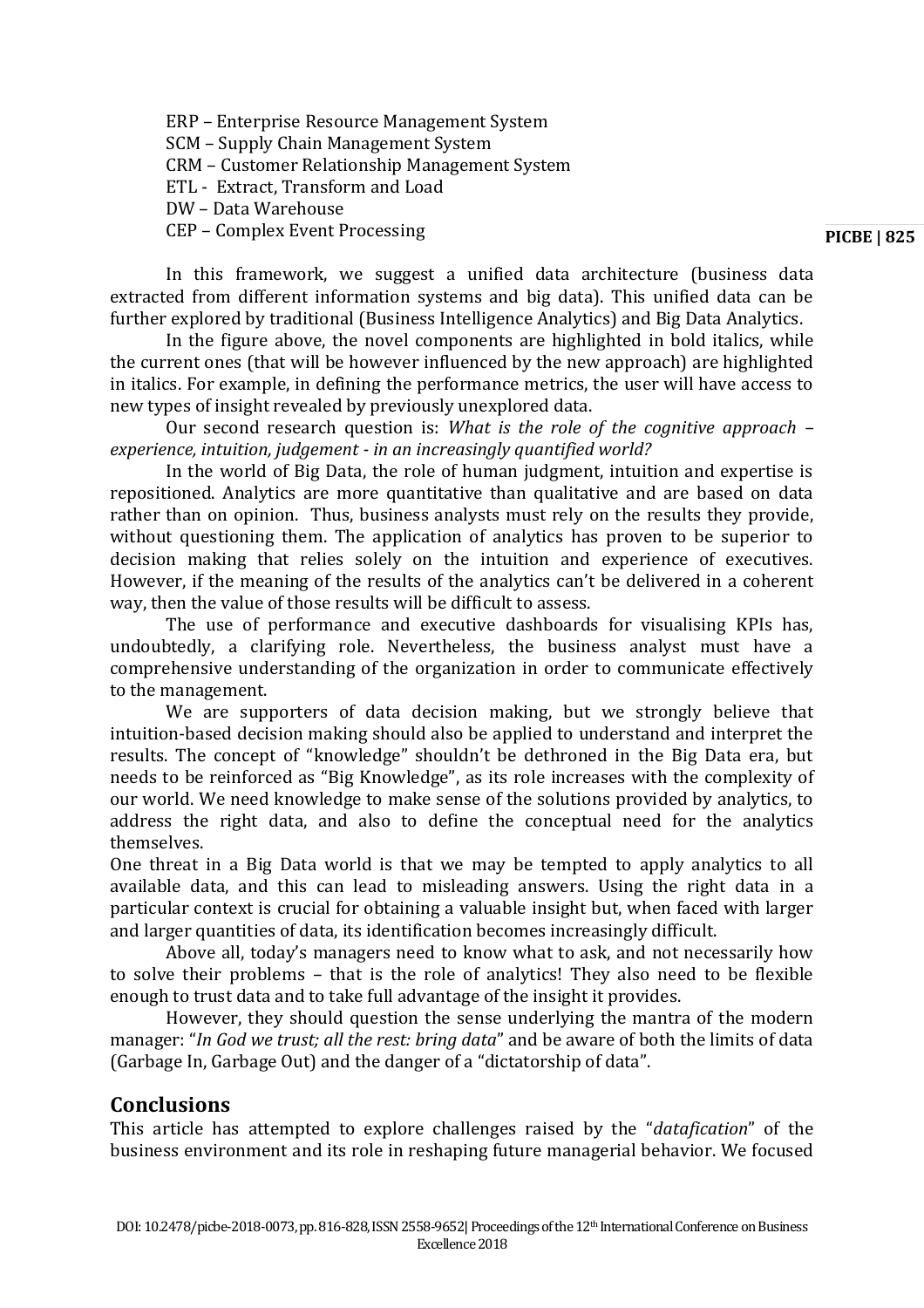our research on the performance management area, as it is a crucial area for business sustainability, as well as for education (Ghinea et al., 2017) .

In order to respond to the main research objectives, we conducted an analysis of the recent relevant research on the subject, complemented by a literature survey in the field.

We have discussed the impacts of Big Data and its analytics on current **PICBE 826** performance management practices and we have advocated for the implementation of the new Business Analytics throughout the process. We have examined different approaches an organization can envisage in order to make sense of all the available data.

The main contribution of this study is a proposal for a general framework for Business Performance Management. This integrates modules for Big Data real-time and continuous analysis into a hybrid capability, in order to make sense of all the available data inside and outside the organization. This framework completes the existing BPM framework and can be considered as being a stage in the process of implementing a data-driven decision-based performance management approach.

Another result of the research concerns the role of human intuition, experience and judgment in the new data-driven decision-making paradigm. It is generally considered that the role of knowledge is weakened in a Big Data world, and that data and correlations between them - offer insights that are correct and should not be questioned. In contrast, we advocate for an increasing role for knowledge. We support this position with arguments related to the new role of knowledge (as Big Knowledge) in an increasingly quantified world.

However, all the underlying themes discussed in this article have broader implications for decision-making models. Each of these themes can be explored further and more deeply. The Big Data era will radically transform these models and, consequently, the set of skills and attitudes related to managerial behaviour.

The main limitation of this research derives from a current lack of data related to managers' attitudes, approaches and thoughts on the subject and, indeed, the current lack of penetration of datafication within businesses. In future work, we aim to undertake qualitative research – examining the impact of datafication within organizations and the viability of our proposals directly – as and when conditions within the business community adjust to and take up these new approaches and technologies.

Nevertheless, we have met our current objectives. We have explored some of the general issues organizations face with respect to data-driven decision model and we identified a general framework for BPM that integrates Business Analytics elements.

As a further research objective, we envisage to refine the proposed framework in order to explore its viability in a range of business contexts.

### **References**

Albescu, F. & Pugna, I. & Paraschiv, D. (2007). Business Information Engineering – an approach in integrating Business & Information Technologies, available at [http://cig.ase.ro/revista\\_coig/ContinutNumar.aspx](http://cig.ase.ro/revista_coig/ContinutNumar.aspx)

Anderson,B, & Hardin, M. (2014) Streaming data in the age of Big Data, in (Kudyba, S. (2014)), 165-179

Barber, S. (2014) Using CEP for real-time Data Mining, in (Kudyba, S. (2014)), 179-210.

Boldeanu, D. & Pugna, I. (2014). The analysis of the influence factors affecting the performance of pharmaceutical companies, available at

<http://www.ectap.ro/theoretical-and-applied-economics>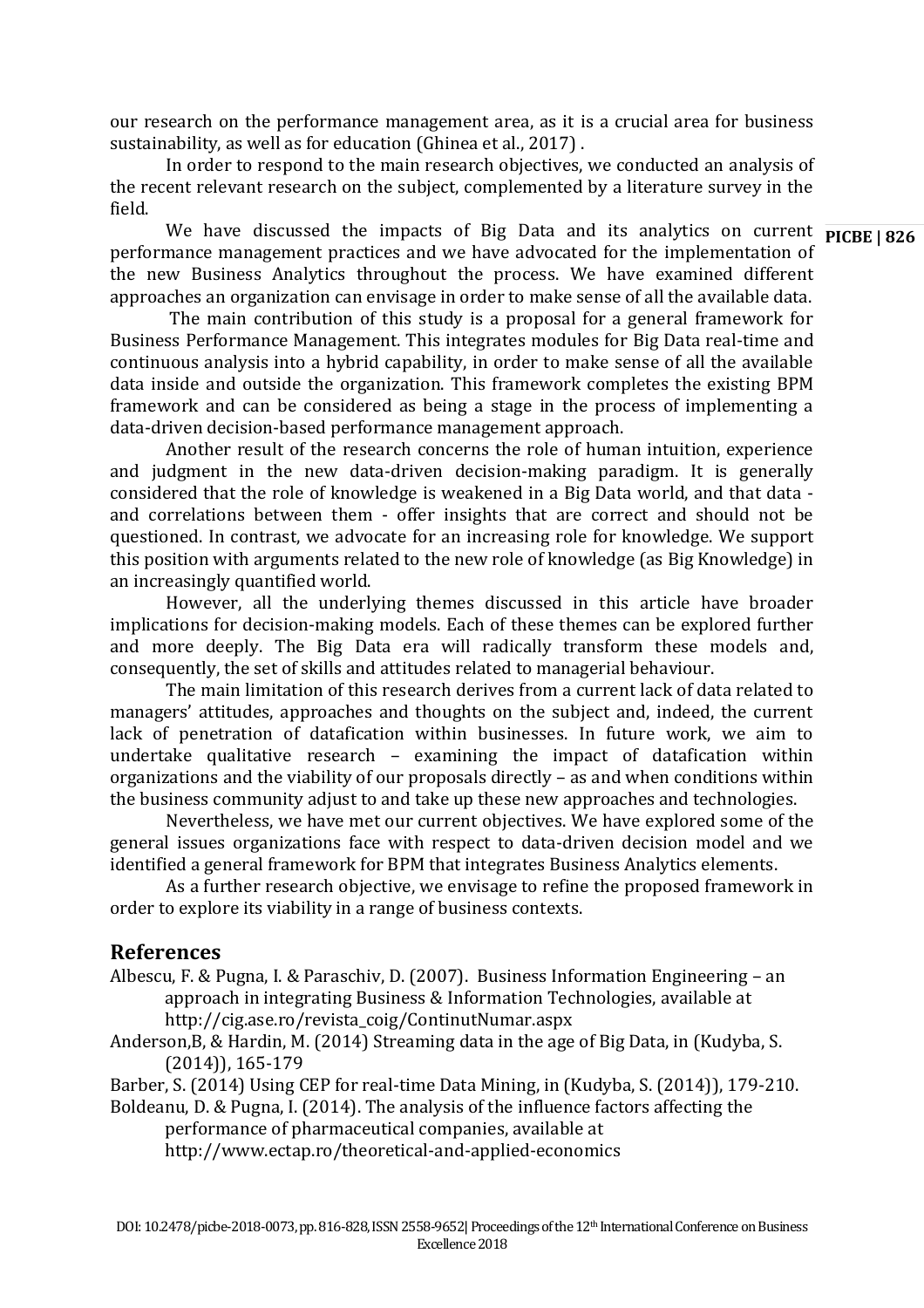BPM Standards Group (2005). Business Performance Management : Industry Framework Document, available at [http://www.bpmstandardsgroup.org](http://www.bpmstandardsgroup.org/)

Brown, M., (2014), Transforming unstructured data into useful information, in (Kudyba, S. (2014)), 211-231

Brynjolfsson. E. & Hitt, L. & Kim, H. (2011). Strength in numbers : How does data driven decision making affect firm performance, available at SSRN:http://papers.ssm.com/sol3/papers.cfm?abstract\_id-1819486

Chen, H & Chiang, R., and Storey, V. (2012). Business Intelligence and Analytics: From Big Data to Big Impact, MIS Quarterly vol.36, No. 4, 1165-1118

Dutescu A, Popa A.F., Ponoraca A.G. (2014) Sustainability of the turism industry, based on financial key performance indicators , Amfiteatrul Economic, vol. 16, special no. 8, pag. 1048-10, 2014, ISSN 1582-1062

Dutescu A, Popa A.F., Ponoraca A.G., Stanila G.O.(2013),Effcets of mergers and acquisitions on the financial performance of the target company, Challenges of the Knowledge Society, vol 7, edition 7th, pg. 1041-1050, ISSN 2068-7796

Dutescu A, Popa A.F., Stanila G.O, Sahlian D.N., Trasca D.L. .(2011)- Performance management- a new concept in the oro-dental health system, article presented at the AMEO Confference, pg. 186-192, ISSN 2234-7634

Ferguson, M. (2012). Architecting a big data platform for analytics, Intelligent Business Strategies, Business Release, N

Ghinea, V. M., Dima, A. M., & Hadad, S. (2017). EXCELLENCE MODEL FOR SUSTAINABLE CONVERGENCE IN THE EU HIGHER EDUCATION. Amfiteatru Economic, 19(11), 1107-1122.

Kaplan. R & Norton. D (1992).The Balanced Scorecard-Measures that drive performance, Harvard Buisness Review, January-february 1002, 71-79

Kudyba, S. &Kwatintez,M. (2014). Introduction to the Big Data Era, in (Kudyba, S. (2014)), 1-16.

Kudyba, S. (2014). Information Creation Through Analytics, in (Kudyba, S. (2014)), 17- 49.

Kudyba, S. (2014). Big Data, Mining and Analytics – Components of strategic decision making, CRC Press, Taylor and Francis Group, USA

- Maar. B (2017) available at [http://kpilibrary.com/topics/3-ways-big-data-analytics](http://kpilibrary.com/topics/3-ways-big-data-analytics-will-change-enterprise-performance-management)[will-change-enterprise-performance-management;](http://kpilibrary.com/topics/3-ways-big-data-analytics-will-change-enterprise-performance-management)
- Yurgosky, P. (2014). Executive/Performance Dashboards, in (Liebowitz, J. 2014)), 55-92
- La Grouw, G. (2012) "Effective Dashboard Design", Electrosmart, Auckland, NZ
- Liebowitz, J. (2014) Business Analytics An Introduction, CRC Press, Taylor and Francis Group, USA
- Pugna, I.& Boldeanu, D. (2013). Management and Business Intelligence initiatives in a collaborative intelligence framework, AMIS, ISSN 2247-6245, P. 444-459
- Pugna, I.& Albescu, F. & Sova, R (2011). Beyond reporting in Business Intelligence Intelligence through Analytics, AMIS, ISSN 2247-6245
- Pugna, I. & Albescu, F. & Babeanu, D. (2009). The role of business intelligence in business performance management, available at [http://anale.steconomiceuoradea.ro/2010/04/18-tom-2009-volumul-iv](http://anale.steconomiceuoradea.ro/2010/04/18-tom-2009-volumul-iv-management-marketing/)[management-marketing/](http://anale.steconomiceuoradea.ro/2010/04/18-tom-2009-volumul-iv-management-marketing/)
- Raghupathi, W.& Raghupaty, V. (2014). Big Data Analytics Architectures Implementation, Methodology, and Tools, in (Kudyba, S. (2014)), 49-70.

**PICBE | 827**